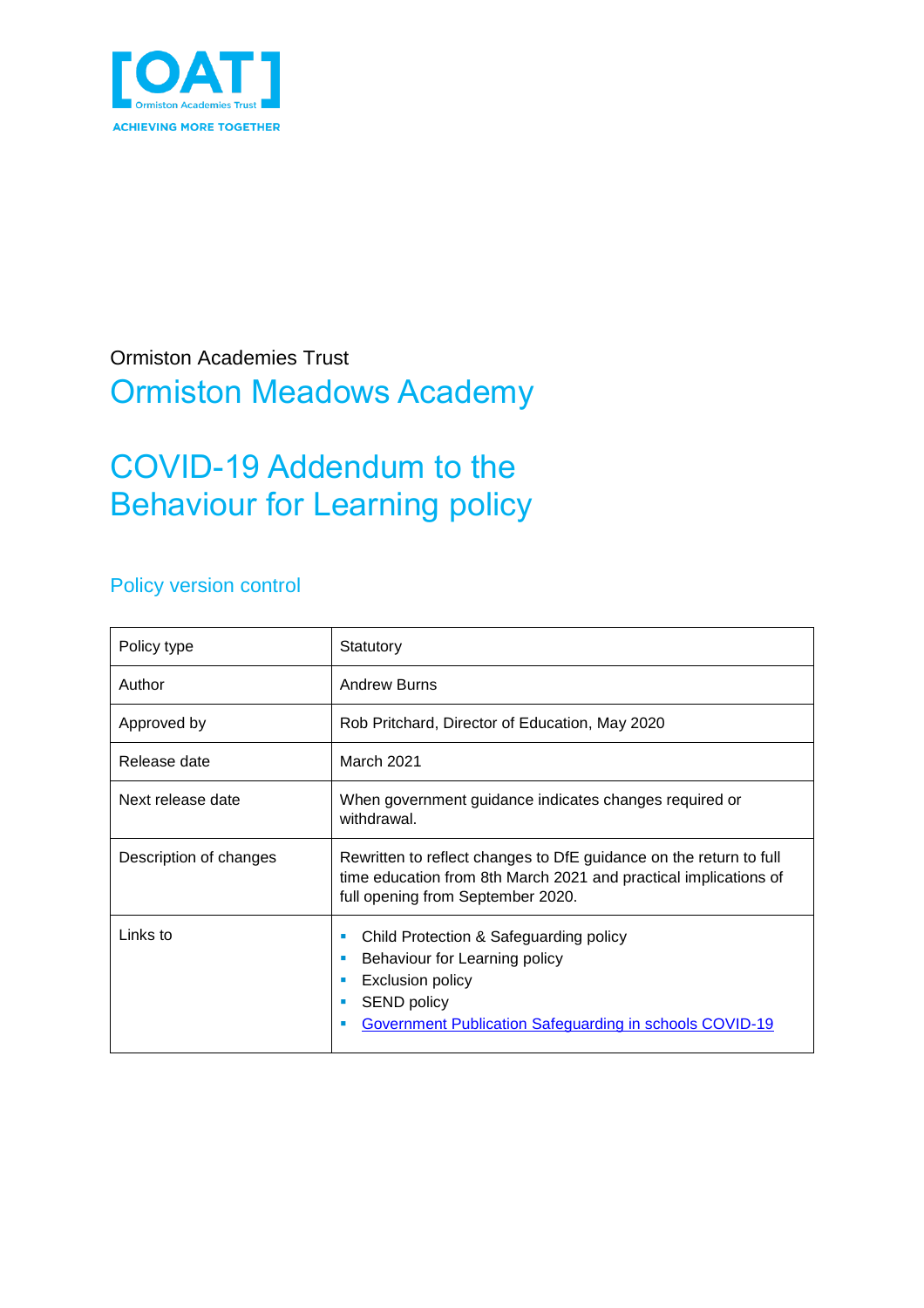

# **Context**

This addendum should be read alongside the academy Behaviour for Learning policy and the trust's Exclusion Policy.

From 08th March 2021 schools and academies have re-opened.

Covid-19 is still prevalent and schools are required to have in place mitigations to ensure the health, safety and well-being of staff and students. It is therefore necessary to put in place changes to expactations and routines.

This addendum of the Ormiston Meadows Academy Behaviour for Learning policy contains details of these changes around Behaviour for Learning during this period.

The academy Behaviour for Learning policy and the trust's Exclusion Policy remain in place, supplemented by this addendum which refers to specific Covid- related routines and expectations

It is important for schools to be calm and disciplined environments, where everyone follows the rules.

The disciplinary powers that schools currently have, including exclusion, remain in place.

However, we recognise, as widely reoprted by organisations such as The Anna Freud Centre and Great Ormond Street Hospital, that the pandemic and subsequent lockdowns, particularly the one from January - March 2021 may have had an adverse impact on some children's mental health and well-being.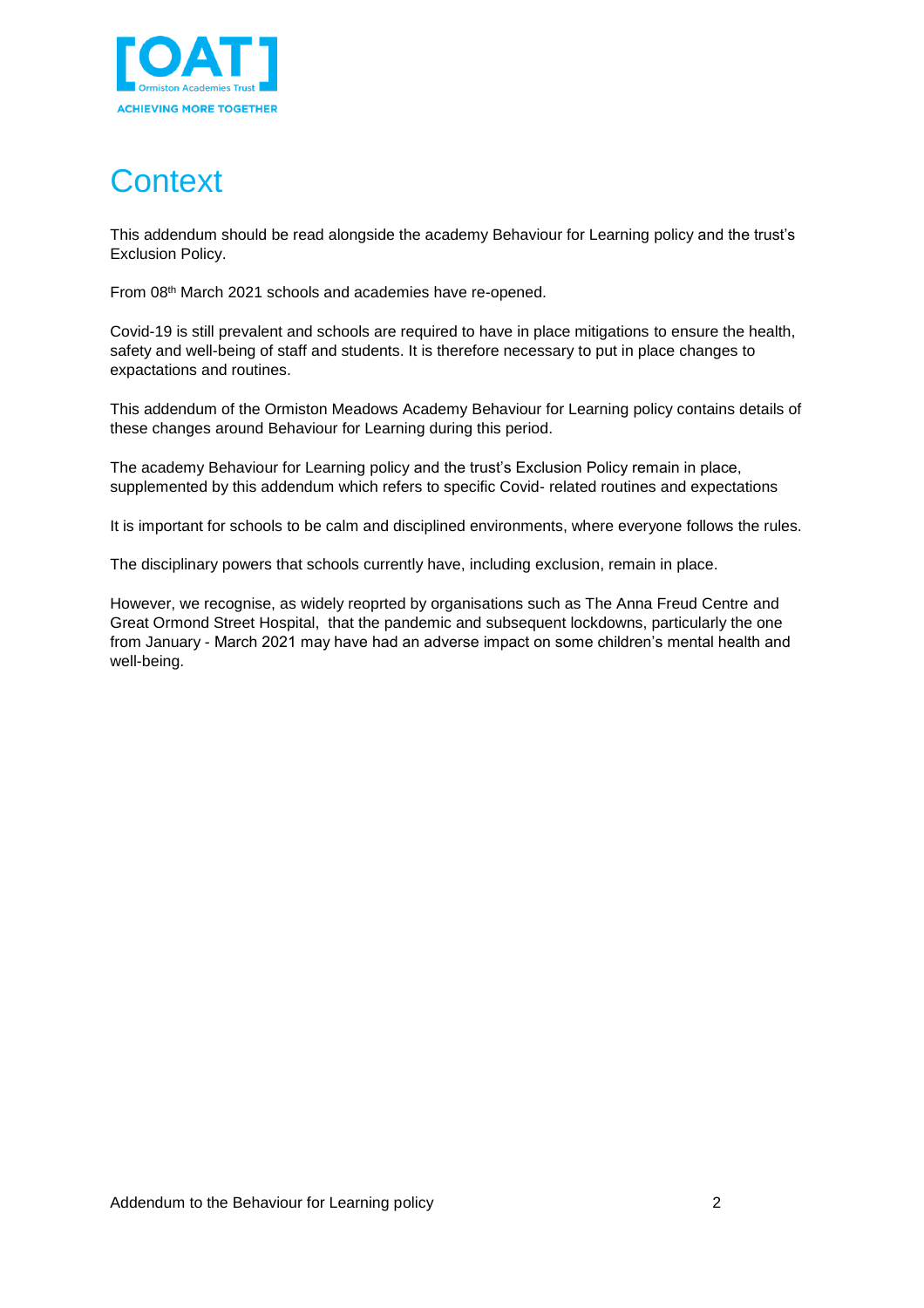

# **Contents**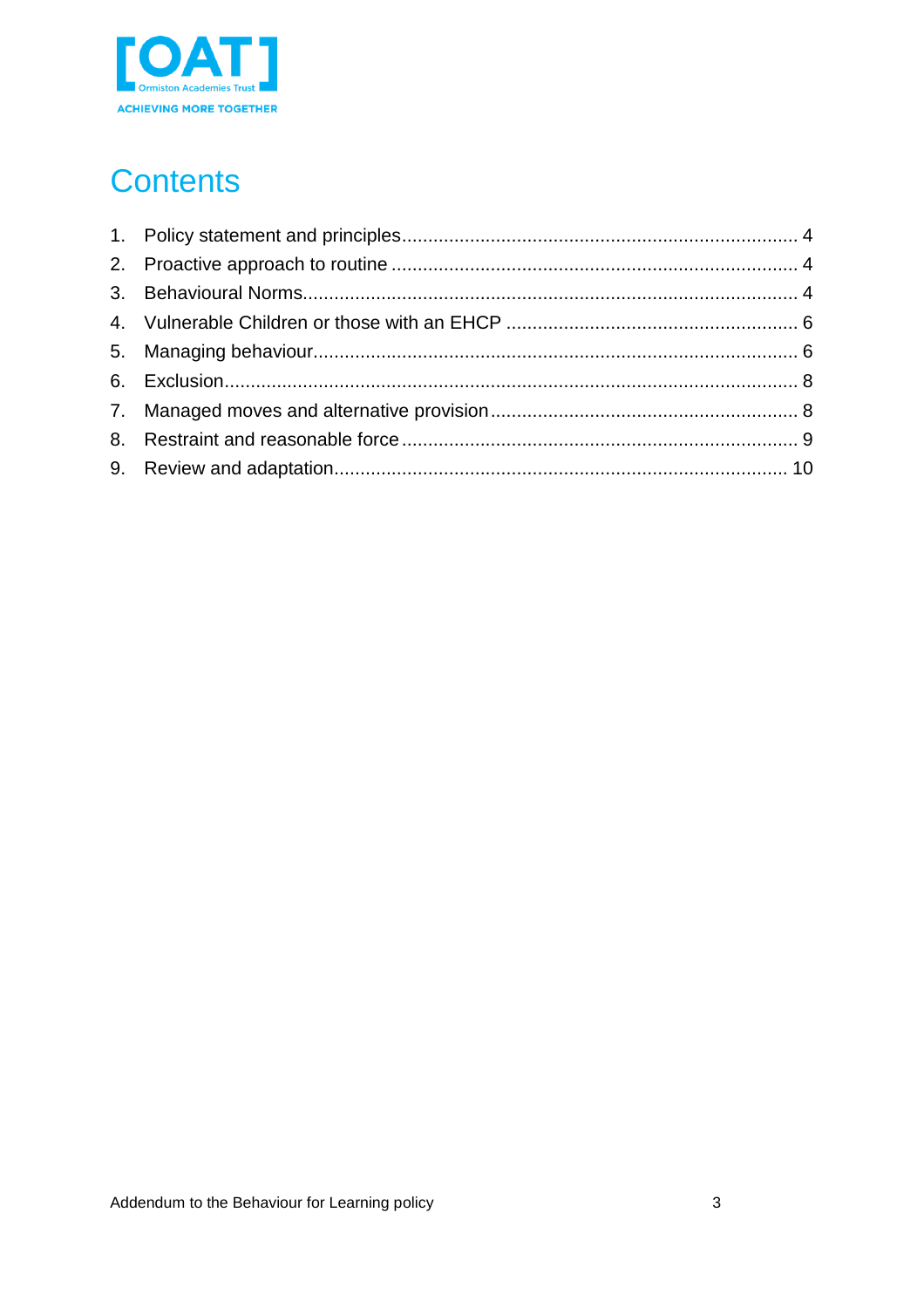

# <span id="page-3-0"></span>1. Policy statement and principles

The policy statement and principles in this addendum do not differ from the guiding principles in our day to day practice, which is detailed in the OAT Behaviour for Learning Policy:

The [OAT Behaviour for Learning Policy](https://oatoe.sharepoint.com/:w:/r/sites/oatnet/governance/_layouts/15/Doc.aspx?sourcedoc=%7B08fd057c-99e3-4487-a0b6-d06ee8de21ff%7D&action=view&wdAccPdf=0&wdparaid=5763F9DC) outlines what we expect from all our pupils in terms of their behaviour, and the sanctions that will be enforced if this policy is not adhered to. It extends to all members of our academy community. Good behaviour and self-discipline have strong links to effective learning and are vital for pupils to carry with them both during and after their academy years.

# <span id="page-3-1"></span>2.Proactive approach to routine

- 2.1. During the period of the Covid 19 pandemic schools and academies will be expected to respond dynamically. The safety of all pupils and staff is paramount and there are likely to be many changes to daily routines. Any changes to routine should be assessed and communicated appropriately. As such, it is important to understand that changes to routine and daily practice will be challenging for all pupils and staff. This will especially be the case for those pupils with additional needs.
- 2.2. Staff should be kept abreast of any changes to routine during this period and training should take place with regularity so that all adults know what is expected of them, understand the routines and know what is expected of pupils.
- 2.3. Pupils should be kept abreast of any changes to routine and they should have appropriate training and instruction. It is important that training takes place at key times, such as the return to the academy after a period of lockdown or changes to routines to respond to government guidance.
- 2.4. Leaders should be aware that ethos and culture depends on pupils applying behavior norms and adults communicating these norms appropriately and consistently.
- 2.5. Culture is created in our academies by establishing behavioural norms and ensuring that these are taught explicitly and over-corrected where necessary to ensure that the academy is a calm, orderly and disciplined environment where rules are followed to enable excellent teaching and learning to take place.
- 2.6. We will work proactively to create individual behaviour plans for those pupils who require bespoke support. This could include children who are disabled, those with Education, Health and Care plans (EHCPs) or those who require additional support: for example, pupils with mental health needs or attendance issues. These pupils remain a key focus group and the academy will maintain an up to date [risk assessment](https://oatoe.sharepoint.com/:x:/r/sites/governance/Shared%20Documents/Governance%20Guidance/Equality%20guidance/Pupils%20of%20concern%20risk%20assessment.xlsx?d=w62793519375e4af0979138d2d56e7ce2&csf=1&web=1&e=Z244uz) as appropriate.

# <span id="page-3-2"></span>3. Behavioural Norms

3.1. Behavioural expectations will be taught. The effective teaching of behavioural norms will build a safe and calm culture in which pupils will feel secure. Clearly established rules, routines and boundaries will be consistently applied.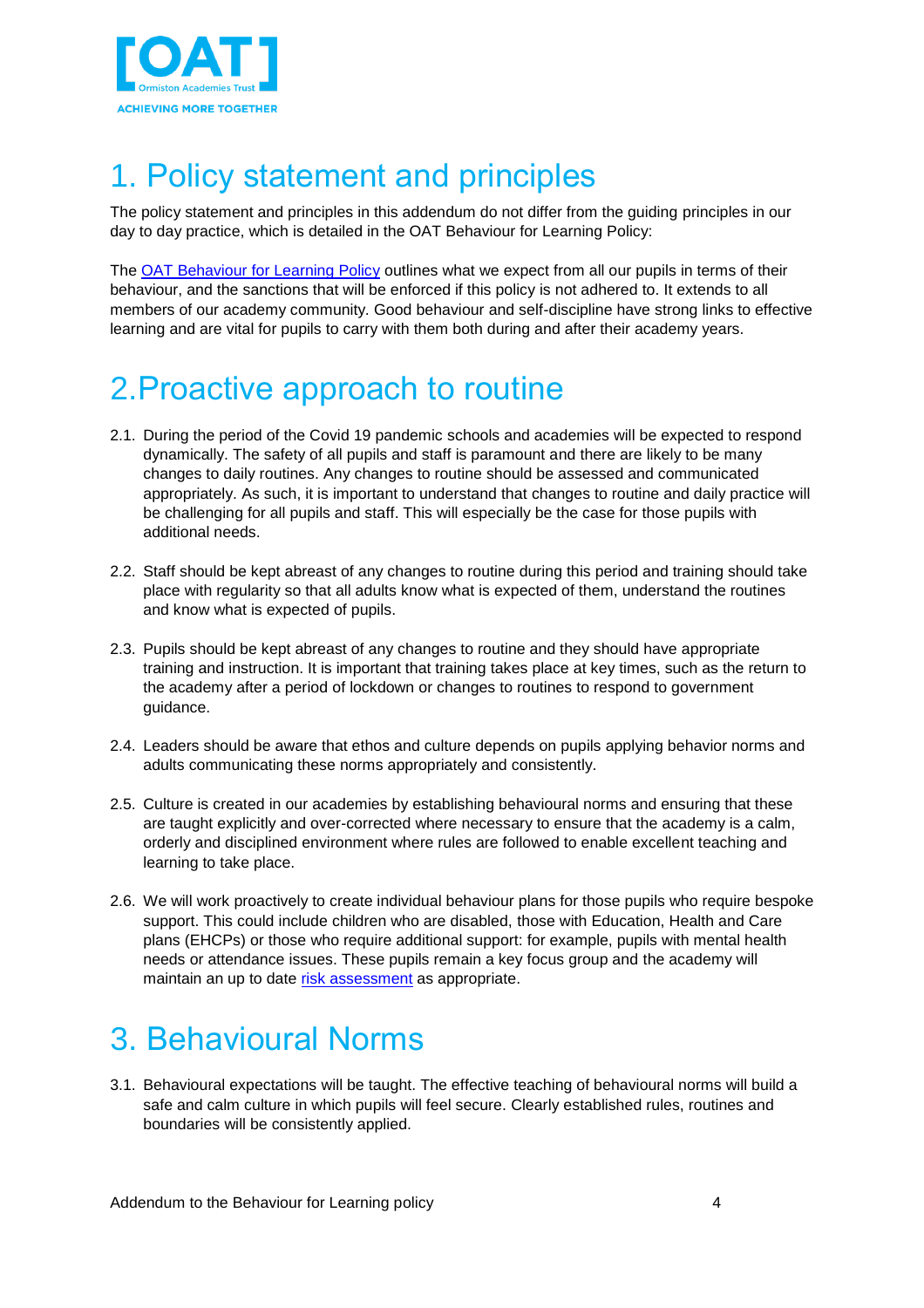

- 3.2. Leaders and staff will be proactive in preventing poor behaviour and dealing with it in a consistent and fair manner if it occurs. Leaders will identify potential acts of poor behaviour and areas of the academy where these are likely to occur. They will plan mitigations of these risks.
- 3.3. During the phased reopening of the academy, pupils are likely to be taught in consistent groups. These groups or 'bubbles' will remain together for their time on the academy site, in lessons and during social times. Leaders will give careful consideration to the configuration of groups. They will ensure that bubbles comprise suitable combinations of pupils.
- 3.4. The behavioural norms outlined that apply to each academy will need to be taught explicitly and effectively and shared with parents/carers. The list is not exhaustive and not all processes apply to all schools/academies but could include:

#### **3.4.1 Travel arrangements to the academy**

Teachers have the power to discipline a pupil for inappropriate conduct outside the school/academy premises, which includes when they are travelling to and from the academy on public transport. We will ensure that [protective measures](https://www.gov.uk/government/publications/coronavirus-covid-19-implementing-protective-measures-in-education-and-childcare-settings/coronavirus-covid-19-implementing-protective-measures-in-education-and-childcare-settings) are made explicit to pupils and that any infringements are sanctioned.

#### **3.4.2 Arrival at the academy**

Arrival is managed by senior leaders with support from pastoral staff at each planned entry point. Pupils will arrive at staggered times with timeslots allocated to small groups. Leaders will split pupils so that groups use specified entrance points. Protocols for arrival will be consistently applied: entry to the academy premises will be a positive and welcoming start to the day. The role of the senior leader is to ease tensions and anxiety, whilst ensuring that pupils are social distancing and that they wash/sanitise their hands upon entry. A plan will be in place for any pupils who arrive late to the academy.

#### **3.4.3 Lining up**

For academies that use lining up as a routine, pupils will socially distance when lining up. This will be achieved through well-planned locations, staffing and markings. Lining-up will create a calm and controlled start to the school day and an opportunity to remind pupils about new routines and expectations. Designated staff will control the staggered entry into the building.

#### **3.4.4 Movement around the academy**

Non-essential movement around the academy will be avoided. Leaders will introduce a toilet visiting rota for pupils to prevent mass queuing at break or lunch time. Leaders will implement a one-way system for occasions when restriction of movement around the academy cannot be avoided. Movement will be planned, with a pre-defined route. Staff will be on duty along the route to supervise the safe movement of pupils.

#### **3.4.5 Classroom expectations**

Pupils may be required to line up outside the classroom. Staff will welcome pupils into their classroom from a socially distanced position and maintain a physical presence. Pupils will be made aware of their seating positions in advance of arriving at their room; this will prevent confusion and unnecessary wandering within the classroom. The seating plan is non-negotiable. Pupils cannot be loaned equipment or borrow from another pupil; a plan for equipment will be in place, including the use of books.

#### **3.4.6 Exiting a classroom**

Staff recognise the importance of a controlled exit. This will be rehearsed and modelled to make expectations clear. Where age appropriate, pupils will be asked to stand behind their tables and will be dismissed from front to back with clear spacing in-between to maintain social distancing. Pupils will be instructed that they must not wait for their friends.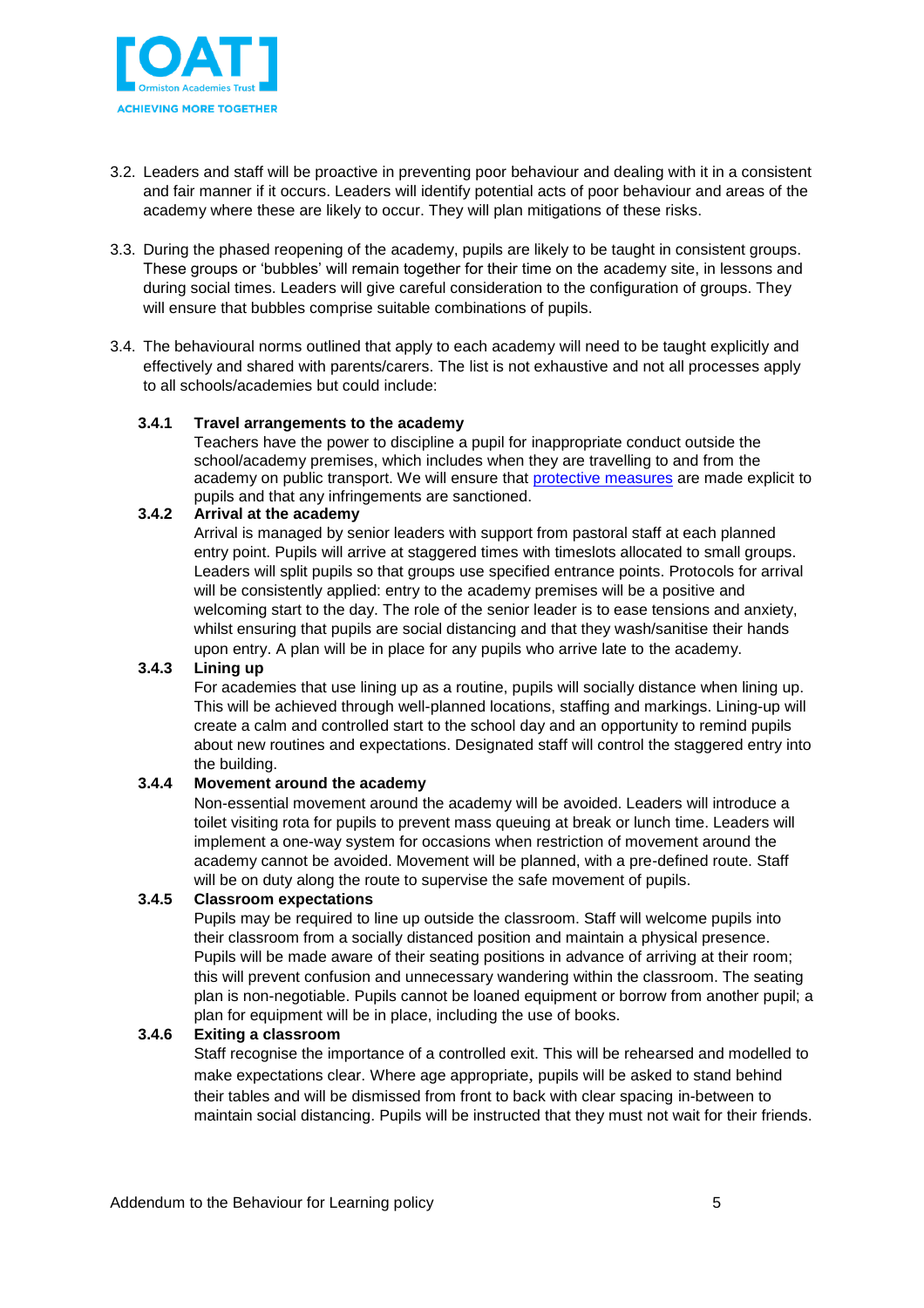

#### **3.4.7 Break time and lunch times**

Where pupils are onsite for social times arrangements will be staggered to reduce risk and maintain social distancing measures. Pupils will be encouraged to spend their break and lunch time outside, weather permitting, in zones and with the same 'bubble' group with which they spend their lessons. Pupils who are eating in dining rooms or halls will be allocated seats in the same way as in classrooms with their food delivered to them where possible. Where pupils need to access food counters, measures will be put in place to ensure that social distancing is observed. This will avoid the need for queuing. Some arrangements may be made for pupils to eat in classroom bases or outside, depending on the weather. A staffing rota will be in place to ensure supervision including, but not limited to, senior leaders and pastoral staff. Staff will supervise pupils and ensure that social distancing guidance is observed.

#### **3.4.8 End of the day**

Pupils will leave the classroom in the rehearsed manner. They will wash their hands, or if this is not possible, use hand sanitiser. Planned exit routes will be taught and rehearsed before implementation. Multiple exit points will be used to stagger the flow of movement. Pupils will be dismissed from the academy in their bubbles. Senior leaders and pastoral staff on duty will supervise the exit routes. Staff will provide a positive end to the day for pupils and remind them not to wait for their friends. Any children who are travelling using academy buses or contracted taxis will follow a plan to access their transport that includes socially distanced queuing. The collection of children by their parents is carefully planned. Parents will collect their children from designated areas and they will be advised to maintain the social distancing rules.

### <span id="page-5-0"></span>4.Vulnerable Children or those with an EHCP

- <span id="page-5-1"></span>4.1. Children who are Clinically Extremely Vulnerable or who have an EHCP will be risk-assessed in consultation with the local authority (LA), the parents and the child (where possible) whether they can safely have their needs met in the academy or whether home learning is the most optimal solution.
- 4.2. This will include, where necessary, consulting with carers, social workers, therapists or clinicians. Where learning can safely be met in the academy an update to the [risk assessment](https://oatoe.sharepoint.com/:x:/r/sites/governance/Shared%20Documents/Governance%20Guidance/Equality%20guidance/Pupils%20of%20concern%20risk%20assessment.xlsx?d=w62793519375e4af0979138d2d56e7ce2&csf=1&web=1&e=Z244uz) must be completed.
- 4.3. From March 08<sup>th</sup> 2021, a [risk assessment](https://oatoe.sharepoint.com/:x:/r/sites/governance/Shared%20Documents/Governance%20Guidance/Equality%20guidance/Pupils%20of%20concern%20risk%20assessment.xlsx?d=w62793519375e4af0979138d2d56e7ce2&csf=1&web=1&e=Z244uz) should be carried out for any child attending the academy who has significant needs or is a cause for concern, such as those pupils who have an EHCP, who are on SEND Support, but are waiting assessment outcomes, or those pupils who are not on the SEND register but are a cause for concern due to behaviour needs.
- 4.4. The impact of the Covid necessary changes to routines and expectations on the child should be considered and a [risk assessment](https://oatoe.sharepoint.com/:x:/r/sites/governance/Shared%20Documents/Governance%20Guidance/Equality%20guidance/Pupils%20of%20concern%20risk%20assessment.xlsx?d=w62793519375e4af0979138d2d56e7ce2&csf=1&web=1&e=Z244uz) should assess the pupil's ability to comply with the protective measures and behaviour norms put in place by the academy
- 4.5. Reasonable adjustments should be made where appropriate, to allow the child to return to the academy.
- 4.6. In addition, the academy will closely monitor all children on their return to school to assess any emergence of lockdown related adverse mental health and well-being concerns which impact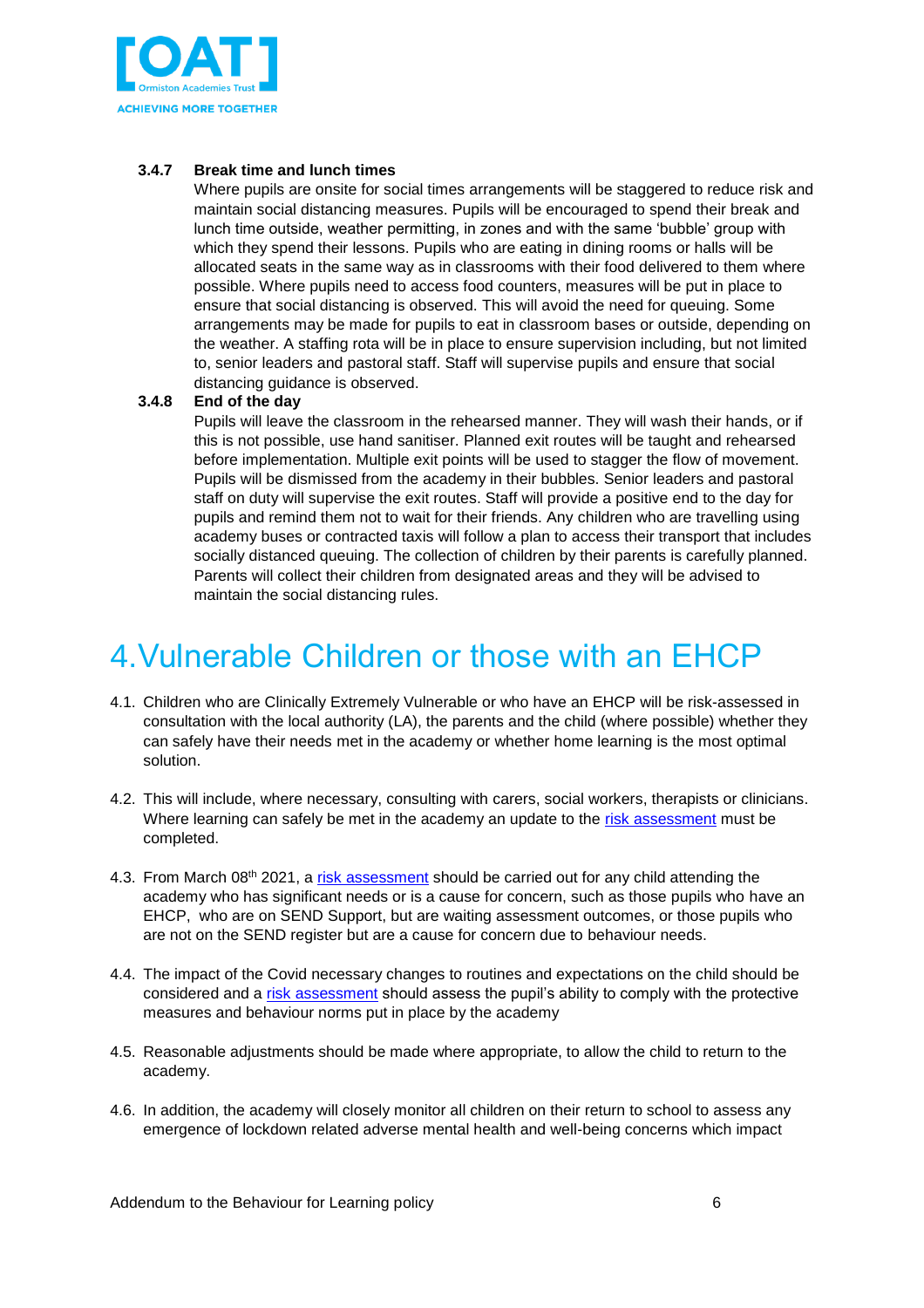

behaviour, and ensure that the appropriate plans and support are in placde to support them in managing their own behaviour

- 4.7. Leaders and teachers within the academy, with the support of the Special Educational Needs Coordinator (SENco), will be mindful of childrens' individual needs when issuing praise or sanctions for behaviours and when considering the impact of the new Covid related routines and expectations
- 4.8. They will be guided by the Education, Healthnd Care plans (EHCPs) for those pupils who hold them, or individual education plans/pupil support plans for those with additional needs but without an EHCP. Support plans will be updated to reflect any risks identified from a pupil's risk assessment.
- 4.9. Leaders will make their best endeavours to ensure that pupils with additional needs are supported to meet the new expectations and behavioural norms. Reasonable adjustments might include, but are not limited to:
	- preview of new behavioural norms and perhaps a visit to the academy
	- additional support for the arrival and exit to the academy
	- additional support to adhere to break and lunch time norms
	- re-teaching behavioural norms
	- adapted resources to teach behavioural norms
	- adapted sanctions and rewards

### 5.Managing behaviour

- 5.1. Leaders will actively promote the academy's usual behaviour management systems.
- 5.2. A range of measures usual to the academy and appropriate to the age of the child will be implemented consistently, openly and fairly. The academy reserves the right to apply the following measures:
	- verbal reprimand
	- setting extra work or repeating unsatisfactory work for completion at home
	- missing social times at break or lunch time
	- detentions at break, lunch or after school, where these can be managed in a safe manner within bubbles. Detentions should only be organised after school if they do not compromise a pupil's ability to get home safely. Detentions will not take place at weekends.
	- being placed on a conduct or attendance report for monitoring and improving behaviour
	- instigating a Behaviour Support Plan
	- isolation to reduce the impact of behaviours upon other pupils and staff
	- exclusion
- 5.3. Deliberate failure to adhere to the [protective measures](https://eur01.safelinks.protection.outlook.com/?url=https%3A%2F%2Fwww.gov.uk%2Fgovernment%2Fpublications%2Fcoronavirus-covid-19-implementing-protective-measures-in-education-and-childcare-settings%2Fcoronavirus-covid-19-implementing-protective-measures-in-education-and-childcare-settings&data=02%7C01%7Callan.glover%40staracademies.org%7C7abd76144b484ec2353308d7fb523d60%7Cad91cba8ab0a41f6ab6243cf47f82197%7C0%7C0%7C637254202946985902&sdata=w%2BqX9ACzfs%2FEhIKlZ2Tj0ShUpJHBOuUKdPrsiLSAzqc%3D&reserved=0) will be deemed as a serious breach of the academy's behaviour policy.
- 5.4. Deliberate coughing or spitting at or towards any other person in an attempt to spread the Coronavirus or appear to spread the virus will be deemed as a serious breach of the academy's Behaviour Policy.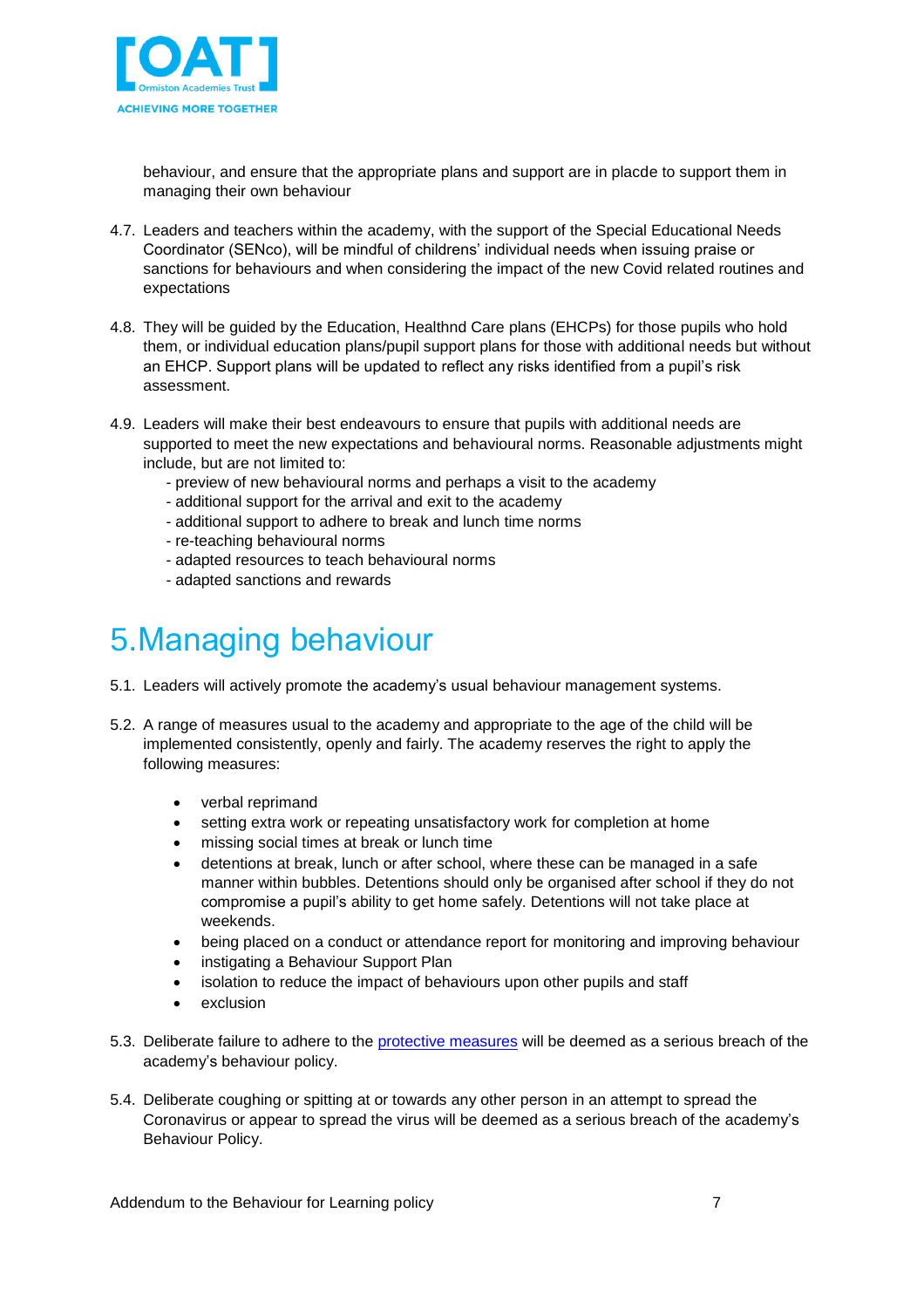

- 5.5. Any pupil who does this will need a risk assessment to establish whether they can continue to attend school without compromising safety. If this is not the case, next steps will be considered by the Regional Director or Director for Primary and SEND.
- 5.6. If isolation is to be used spaces will be adapted to ensure they are Covid safe
- 5.7. Should pupils fail to comply with expectations within the isolation area, they may have additional time added to the sanction or in extreme cases, they may receive a fixed-term exclusion.
- 5.8. As part of a planned return to the academy following an exclusion, parents/carers will be expected to have a virtual meeting with a senior leader to discuss a reintegration action plan.

### <span id="page-7-0"></span>6. Exclusion

- 6.1. Principals retain the power to exclude pupils on disciplinary grounds. Any decision to exclude should be lawful (with respect to the legislation relating directly to exclusions and a school's wider legal duties, including the European Convention on Human Rights and the Equality Act 2010); rational; reasonable; fair; and proportionate.
- 6.2. Permanent exclusion should only be used as a last resort, in response to a serious breach, or persistent breaches of the academy's behaviour policy, and where allowing the pupil to remain in the academy would seriously harm the education or welfare of the pupil or others in the academy. Daily attendance returns to the DfE and LA must be completed as required.
- 6.3. The [OAT Exclusion Policy](https://oatoe.sharepoint.com/:w:/r/sites/oatnet/governance/_layouts/15/Doc.aspx?sourcedoc=%7B6B8431C9-D983-4D77-B04C-4F24D6F1193C%7D&file=OAT%20Exclusion%20Policy%202018%20V3.docx&action=default&mobileredirect=true) should be referred to for any Fixed Term (FTE) or Permanent Exclusion (PEX). In the case of repeated FTE or a potential PEX, the academy's Regional Director should be consulted and an appropriate course of action agreed. All potential PEXs of pupils with EHCPs must be referred to the Director of Primary & SEND before the PEX is issued.
- 6.4. Academies who have permanently excluded a pupil will be expected to work with parents or carers and the local authority to arrange a place at an alternative educational setting as soon as possible, so as to minimise any further breaks in education provision. Where the child in question is vulnerable, the academy should notify the local authority/social worker immediately and should work with the local authority to ensure that the child is found a place in another educational setting quickly. During any gap in provision, education providers, social workers, local authorities and other professionals will need to work together to ensure adequate and appropriate arrangements are in place to keep in touch with vulnerable children and young people.
- 6.5. In exclusion cases OAT's [exclusion guidance](https://oatoe.sharepoint.com/:w:/r/sites/governance/Shared%20Documents/Governance%20meetings/Exclusions%20Panel%20Meeting%20Guidance.docx?d=w71cfc7c592204fb58ac79cedd8a761d1&csf=1&web=1&e=QDpV0B) should be followed as well as the government guidance upon hearings and review bodies, [see section 19.4.](https://www.gov.uk/government/publications/covid-19-school-closures/guidance-for-schools-about-temporarily-closing#contents)

### <span id="page-7-1"></span>7.Managed moves and alternative provision

- 7.1. Whilst there will be difficulties during the period of Covid 19 a placement in alternative provision can still be considered by the academy, if the pupil is at risk of exclusion.
- 7.2. Managed moves should only be used where they can be managed safely, in line with local arrangments for managed moves.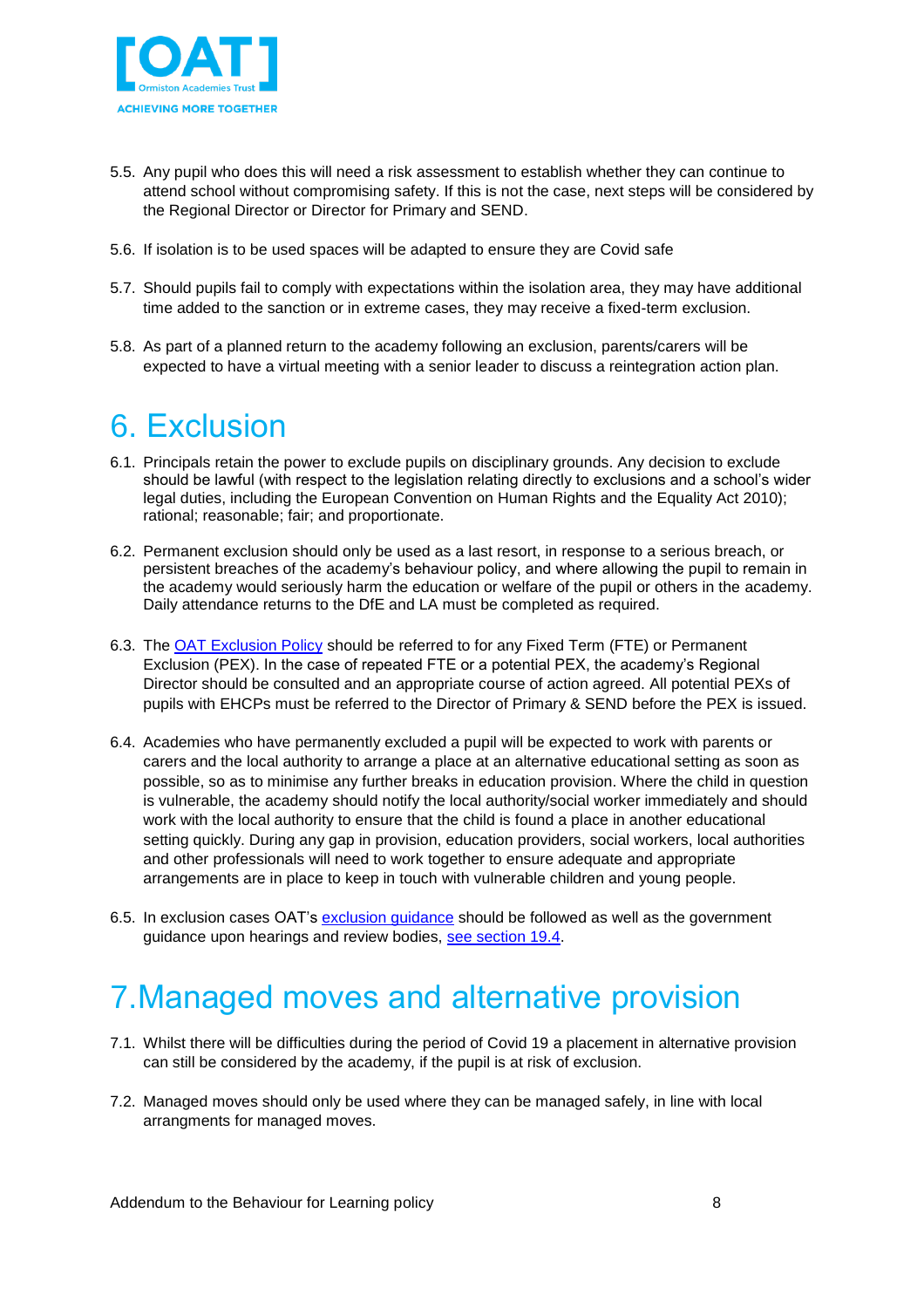

<span id="page-8-0"></span>7.3. A risk assessment will be completed before any managed move or alternative provision placement is made with a specific focus upon COVID-19 infection control. A managed move or an alternative provision placement must only be initiated if it is safe to do so.

## 8.Restraint and reasonable force

- 8.1. During the current situation social distancing should be employed in all situations other than extreme cases, such as restraining children to keep themselves and others safe.
- 8.2. The decision on whether or not to physically intervene is subject to the professional judgement of the staff member concerned and should always depend on the individual circumstances. If an alternative method of control than restraint is possible, then this method will be used first. If physical contact is the only suitable method, then this is permitted during this period.
- 8.3. A [risk assessment](https://oatoe.sharepoint.com/:x:/r/sites/governance/Shared%20Documents/Governance%20Guidance/Equality%20guidance/Pupils%20of%20concern%20risk%20assessment.xlsx?d=w62793519375e4af0979138d2d56e7ce2&csf=1&web=1&e=Z244uz) will be undertaken for pupils who, based on evidence available prior to closure of schools, required physical intervention. This will allow the academy to determine risks and decide if it is safe for pupils requiring physical intervention to be safely accommodated in the academy.
- 8.4. Following a risk assessment, the academy may decide that pupils who are a high risk should continue with home learning. However, this needs to be in agreement with parents/carers and any agencies appropriate to the pupil.
- 8.5. Should it be deemed reasonable, proportionate and necessary to physically intervene during an incident then staff have a duty of care to intervene. When doing so they will:
	- be able to change clothing immediately after the incident
	- take a shower immediately, at home if necessary.
- 8.6. Following the physical intervention, the pupil will be isolated and parents/carers will be informed of the incident and advised to collect their child.
- 8.7. Following a [risk assessment](https://oatoe.sharepoint.com/:x:/r/sites/governance/Shared%20Documents/Governance%20Guidance/Equality%20guidance/Pupils%20of%20concern%20risk%20assessment.xlsx?d=w62793519375e4af0979138d2d56e7ce2&csf=1&web=1&e=Z244uz) and a discussion with pupil and parents/carers, the pupil should return to the academy unless it is deemed unsafe to do so.
- 8.8. These incidents occur at speed. It might not be feasible to wear personal protective equipment (PPE), but if possible then this is encouraged.
- 8.9. Serious incidents involving the use of force will be recorded and reported to parents/carers.
- 8.10. In deciding what constitutes a serious incident, the principal will use their professional judgement and consider the following:
	- pupil's behaviour and level of risk presented at the time of the incident
	- degree of force used
	- effect on the pupil or member of staff
	- the pupil's age